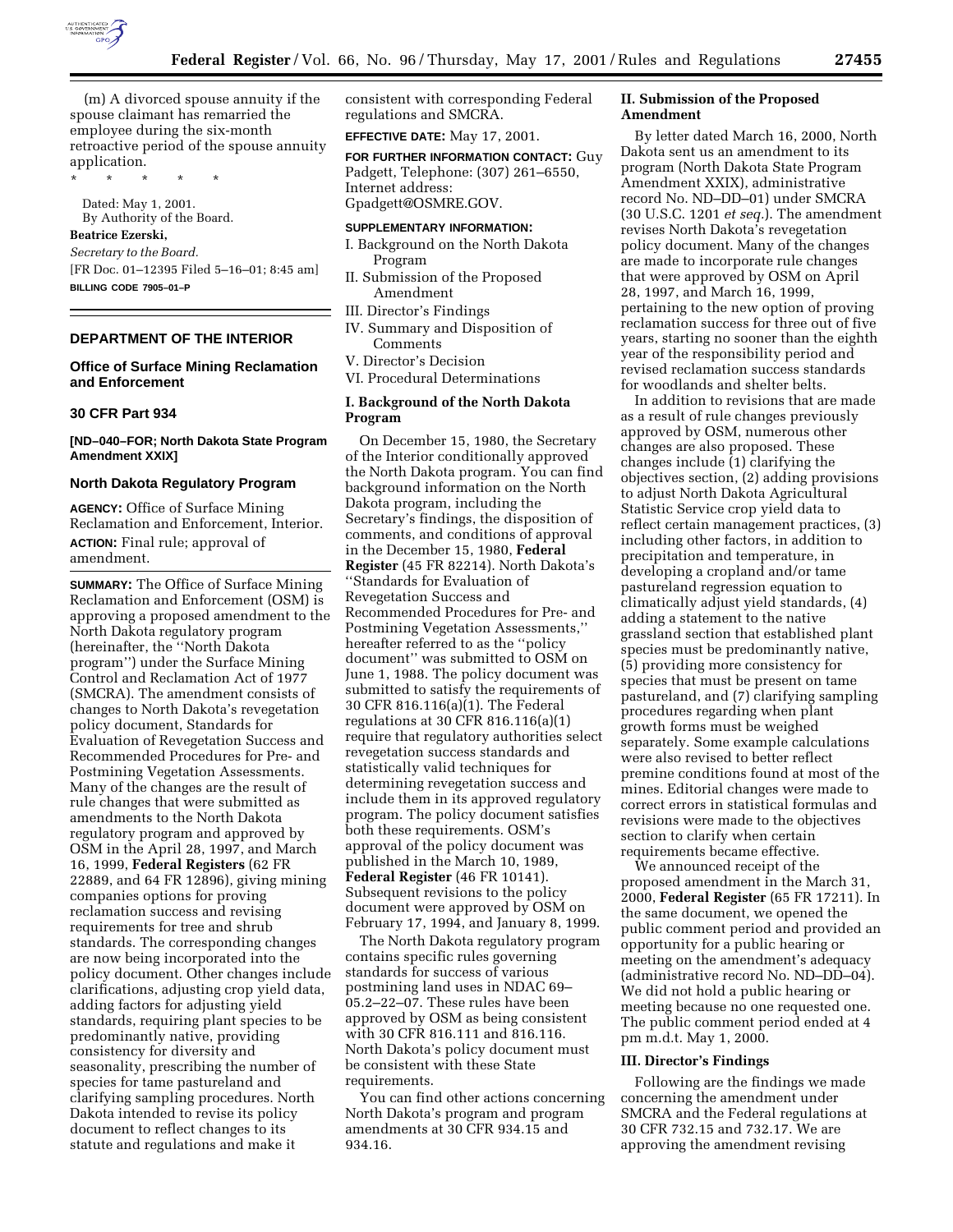North Dakota's Revegetation Policy Document (''Standards for Evaluation of Revegetation Success and Recommended Procedures for Pre- and Postmining Vegetation Assessments'') as described below.

*1. Numerous Revisions To Reflect Changes to Rules Governing Requirements for Tree and Shrub Standards and Options for Proving Reclamation Success, Previously Approved by OSM as Amendments to the North Dakota Regulatory Program*

a. OSM approved amendments to the North Dakota regulatory program in the April 28, 1997, **Federal Register** (62 FR 22889) revising NDAC 69–05.2–22–07. Revegetation standards for reclaimed woodlands and shelterbelts require that at least eighty percent of the trees, shrubs and half-shrubs counted for meeting standards to be in place for at least six years. New rule language states this standard will be deemed satisfied if the mine operator demonstrates that no tree, shrub or half-shrub replanting has occurred during the last six years of the responsibility period. This new language allows mining companies to count all shrubs on reclaimed lands that are established by natural regeneration during the entire revegetation responsibility period. The policy document is revised to reflect these approved changes.

b. OSM approved an amendment to the North Dakota regulatory program in the March 16, 1999, **Federal Register** (64 FR 12896) revising NDAC 69–05.2– 22–07. This change gave mining companies the option of proving reclamation success for three out of five consecutive years, starting no sooner than the eighth year of the responsibility period. The responsibility period runs for at least ten years from the date reclaimed lands are seeded. Mining companies still have the option of proving reclamation success by meeting standards for the last two consecutive growing seasons of the responsibility period. The policy document is revised to reflect this approved change.

# *2. Minor Editorial Revisions to the Policy Document*

a. Changing Soil Conservation Service (SCS) to Natural Resources Conservation Service (NRCS)

b. Citing both NRCS and SCS regarding consultation,

c. Updating the title of the NRCS National Range and Pasture Handbook (1997),

d. Correcting rule citations,

e. Changing the document to reflect that three years required for crop

production on prime farmlands need not necessarily be consecutive years.

These changes are minor and will not make North Dakota's revegetation policy document less effective than the Federal provisions contained in 30 CFR 816.111 and 816.116.

#### *3. Adding Clarification or Improving Examples Given*

a. Improving the examples provided, by reformatting and adding a standard ttest formula for convenience,

b. Clarifying when to use North Dakota Agricultural Service annual county yield data for alfalfa hay yield versus all other hay yield information when evaluating hayland/tame pastureland vegetation production,

c. Clarifying sampling of representative cropland strips, and

d. Clarifying that hand clipped production samples must be separated by growth forms only when used for assessing seasonality.

These changes are mostly clarifications, added explanations, or changes to improve existing examples. We find that they will not make North Dakota's revegetation policy document less effective than the Federal provisions contained in 30 CFR 816.116.

# *4. Approved Grazing on Native Grasslands*

North Dakota proposed adding a statement to Section D. Native Grasslands encouraging the use of approved grazing on native grasslands during the responsibility period. However, initial grazing plans must be approved by the State in accordance with NDAC 69–05.2–22–06. This statement is consistent with State regulations.

## *5. Native Grasslands Must Be Predominantly Native Cool and Warm Season Grasses*

North Dakota proposed adding a statement that native grasslands must be predominantly native cool and warm season grasses and other appropriate plant species in the approved seed mixtures. This statement is consistent with 30 CFR 816.111 which requires the use of species native to the area, or of introduced species where desirable and necessary to achieve the approved postmining land use.

# *6. Effective Date of Rules That Required Vegetation Measurements*

In the Objectives section, North Dakota proposes clarifying the applicability of the revegetation success standards and time frames for evaluation to lands disturbed under the State program both prior to and

following the passage SMCRA. This includes language that August 1, 1980, was the effective date of rules that required vegetation measurements to be taken in the last two growing seasons of the revegetation responsibility period. The effective date of the option to prove reclamation success for three out of five consecutive years starting in the eighth year of the revegetation liability period was also added. These dates are the effective dates contained in the existing North Dakota regulations.

# *7. Vegetative Composition Requirements for Tame Pasturelands at Bond Release*

North Dakota proposes to revise Section II–E to establish percentages for the vegetative composition requirements for tame pasturelands at bond release, consistent with the fish and wildlife habitat requirements, (previously there was no defined percentage for individual species). This ensures that the seeded species are present at the time of final bond release consistent with 30 CFR 816.111.

## *8. Predicting Estimated Summer Fallow or Continuous Cropping Yields*

North Dakota proposes to revise the Cropland Section to include countyspecific regression/correlation equations to predict the estimated summer fallow or continuous cropping yields based on annual county yields. The regression/ correlation equations are based on long term county data. The equations were developed for the years of 1996 and later because the NDASS discontinued reporting individual yield values for summer fallow or continuous cropping after 1995.

The existing Cropland Section of the policy document, which applies to both prime farmland and non-prime farmland, allows the use of North Dakota Agricultural Statistics Service (NDASS) county cropland yields. This is consistent with 30 CFR 816.116(b)(2) which requires that for areas developed for use as cropland, crop production on the revegetated area shall be at least equal to that of a reference area or such other success standards approved by the regulatory authority.

For prime farmland only, 30 CFR 823.15(b)(7) states that Reference crop yields for a given crop season are to be determined from—(i) The current yield records of representative local farms in the surrounding area, with concurrence by the U.S. Soil Conservation Service (now the Natural Resources Conservation Service (NRCS); or (ii) The average county yields recognized by the U.S. Department of Agriculture, which have been adjusted by the U.S. (NRCS) for local yield variation within the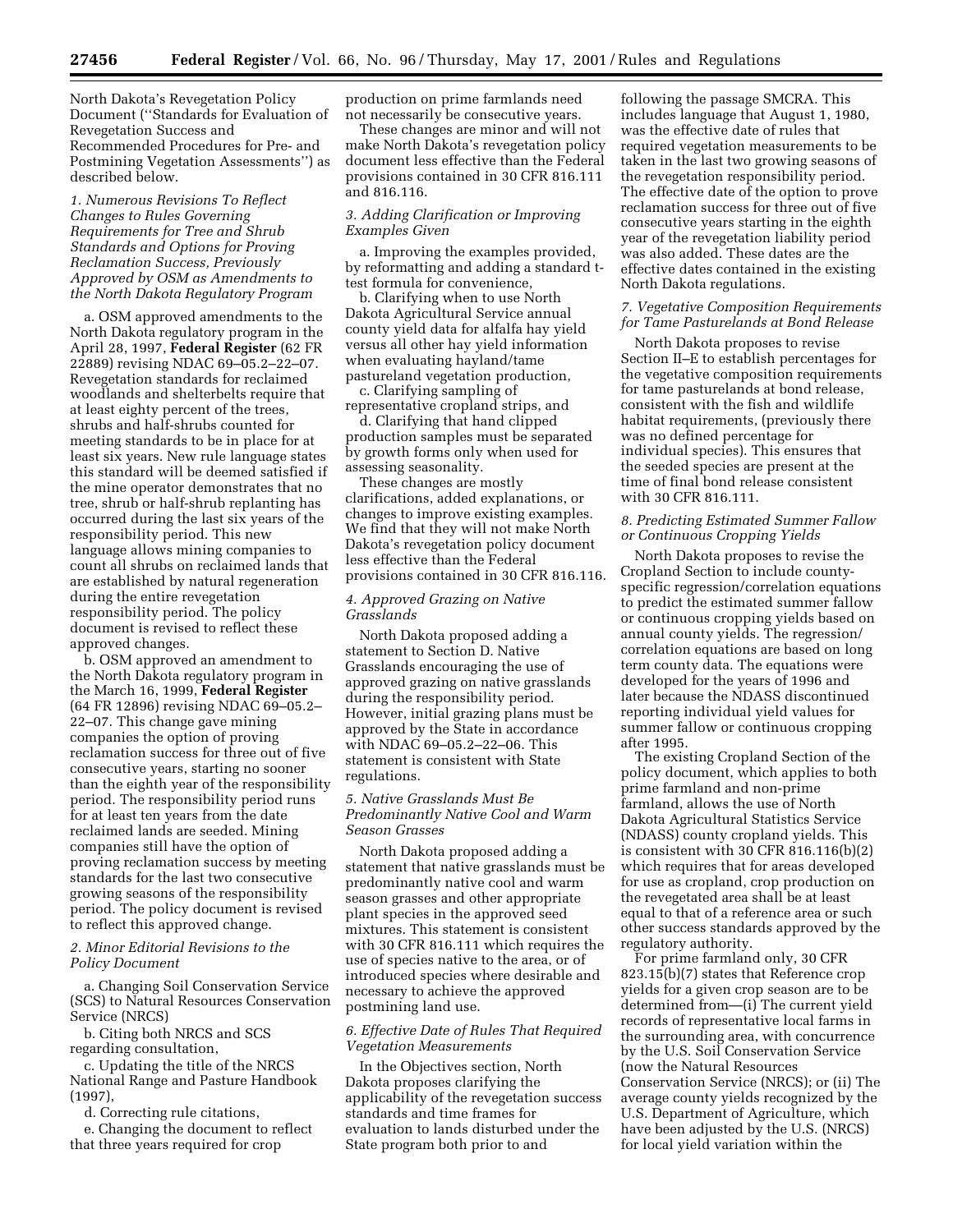county that is associated with differences between nonmined prime farmland soil and all other soils that produce the reference crop.

The prime farmland regulations at 30 CFR 823.15(b)(8) state that under either procedure in Paragraph (b)(7) of this Section, the average reference crop yield may be adjusted, with the concurrence of the U.S. Soil Conservation Service (NRCS), for—(i) Disease, pest, and weather-induced seasonal variations; or (ii) Differences in specific management practices where the overall management practices of the crops being compared are equivalent.

North Dakota's proposed countyspecific regression/correlation equations to predict the estimated summer fallow or continuous cropping yields based on annual county yields are appropriate for creating technical standards. In accordance with 30 CFR 823.15(b)(8)(ii) for prime farmland standards (which are included under this section of the guidelines) the NRCS must concur with the proposed adjustment of average reference crop yields for differences in specific management practices where the overall management practices of the crops being compared are equivalent. In response to this requirement North Dakota provided a letter dated April 6, 2000, documenting the NRCS's concurrence with the proposed method for adjusting county yield data for summer fallow or continuous cropping.

## *9. Revise Correction Method 3 (Cropland) and 2 (Tame Pastureland)*

North Dakota proposes to revise Correction Method 3 in Section II–C, Cropland, and Correction Method 2 in Section II–E, Tame Pastureland, to allow the use of other pertinent data, as well as precipitation and temperature to calculate a correction factor. It also allows the use of other formulas developed by the State besides regression equations.

30 CFR 816.116(b)(2) requires that for areas developed for use as cropland, crop production on the revegetated area shall be at least equal to that of a reference area or such other success standards approved by the regulatory authority. The approved policy document, sections II–C, Cropland, and II–E, Tame Pastureland, contain correction methods that allow the use of NDASS data in conjunction with precipitation and temperature data to calculate a correction factor. The regression equations will be developed or updated by the State. They would predict a deviation from the long term average NDASS yields based on current precipitation and growing season temperature.

For prime farmlands, 30 CFR 823.15(b)(7) states that Reference Crop yields for a given crop season are to be determined from—(i) The current yield records of representative local farms in the surrounding area, with concurrence by the U.S. Soil Conservation Service (NRCS); or (ii) The average county yields recognized by the U.S. Department of Agriculture, which have been adjusted by the U.S. Soil Conservation Service (NRCS) for local yield variation within the county that is associated with differences between nonmined prime farmland soil and all other soils that produce the reference crop.

The prime farmland regulations at 30 CFR 823.15(b)(8) require that under either procedure in Paragraph (b)(7) of this Section, the average reference crop yield may be adjusted, with the concurrence of the U.S. Soil Conservation Service (NRCS), for—(i) Disease, pest, and weather-induced seasonal variations; or (ii) Differences in specific management practices where the overall management practices of the crops being compared are equivalent.

In support of the proposed language to allow the use of other pertinent data in developing correction factors for any regression equations that are developed, North Dakota has stated that pertinent data includes other factors such as number of days during critical parts of the growing season where the maximum temperature exceeds a certain level, the incidence of widespread crop disease and/or insect damage. Based on the information provided and the NRCS concurrence discussed below the proposed revision of the two correction methods is appropriate.

Pursuant to 30 CFR 823.15(b)(8) for prime farmland standards (which are included under the Cropland section of the guidelines) North Dakota has provided a letter dated April 6, 2000 (administrative record No. ND–DD–05), documenting the NRCS's concurrence with the proposed changes to the correction methods.

## *10. Diversity and Seasonality Standards for Native Grassland*

North Dakota proposes to revise its diversity and seasonality standards contained in Section II–D, for Native Grassland. As proposed the State would add an introduction to the diversity standard that the presence of adequate plant species diversity in the reclaimed native grasslands is of much importance because it reflects environmental/ community stability and ensures some degree of sustainability under the intended land use. Both cool and warm season grass species are important and

needed in native grasslands. Therefore, reclaimed native grasslands must be established predominantly with both cool and warm season native grass species and other appropriate plant species in the approved seed mixtures. The diversity and seasonality standards that follow require that either production or cover data be used to show that the standards have been achieved.

The diversity and seasonality standards can be based on the range sites that occurred in the premine native grassland tract or they can be based on the range sites that are expected to develop on the reclaimed tract. However, the same methodology must be used when measuring both diversity and seasonality in each of the years these measurements are taken on a given tract. That is if the diversity standard is based on the premine range sites, the seasonality standard must also be based on the premine range sites.

If the diversity and seasonality standards will be based on the range sites that are expected to develop on the reclaimed tract, the discussion of this method in the permit application must address the projected native grassland topsoil and subsoil respread thicknesses and the maximum postmining slopes, with a reference to the postmining area slope map provided in another section of the permit. Soils of the reclaimed tract may be characterized by evaluating the premine soil survey data and the expected mixing that will occur. Following revegetation, a field assessment will be needed to verify the site types on the reclaimed native grassland.

In addition, all the examples for calculating diversity have been revised to reflect the revised diversity standards.

The seasonality standard is also being revised. Seasonality will be based on the percentage of warm season grasses because cool season grasses are very competitive and generally dominate a seeded stand in the Northern Great Plains. To evaluate seasonality of reclaimed native grassland, one of two following standards may be used. Both standards allow the use of either the pre-mine range sites or the range sites that are expected to develop on the reclaimed tract. As previously noted, the same methodology used to measure diversity must be used to measure seasonality. Both standards are based on the percent composition of warm season grasses relative to total species composition. The example seasonality calculations have also been revised to reflect the revised standard.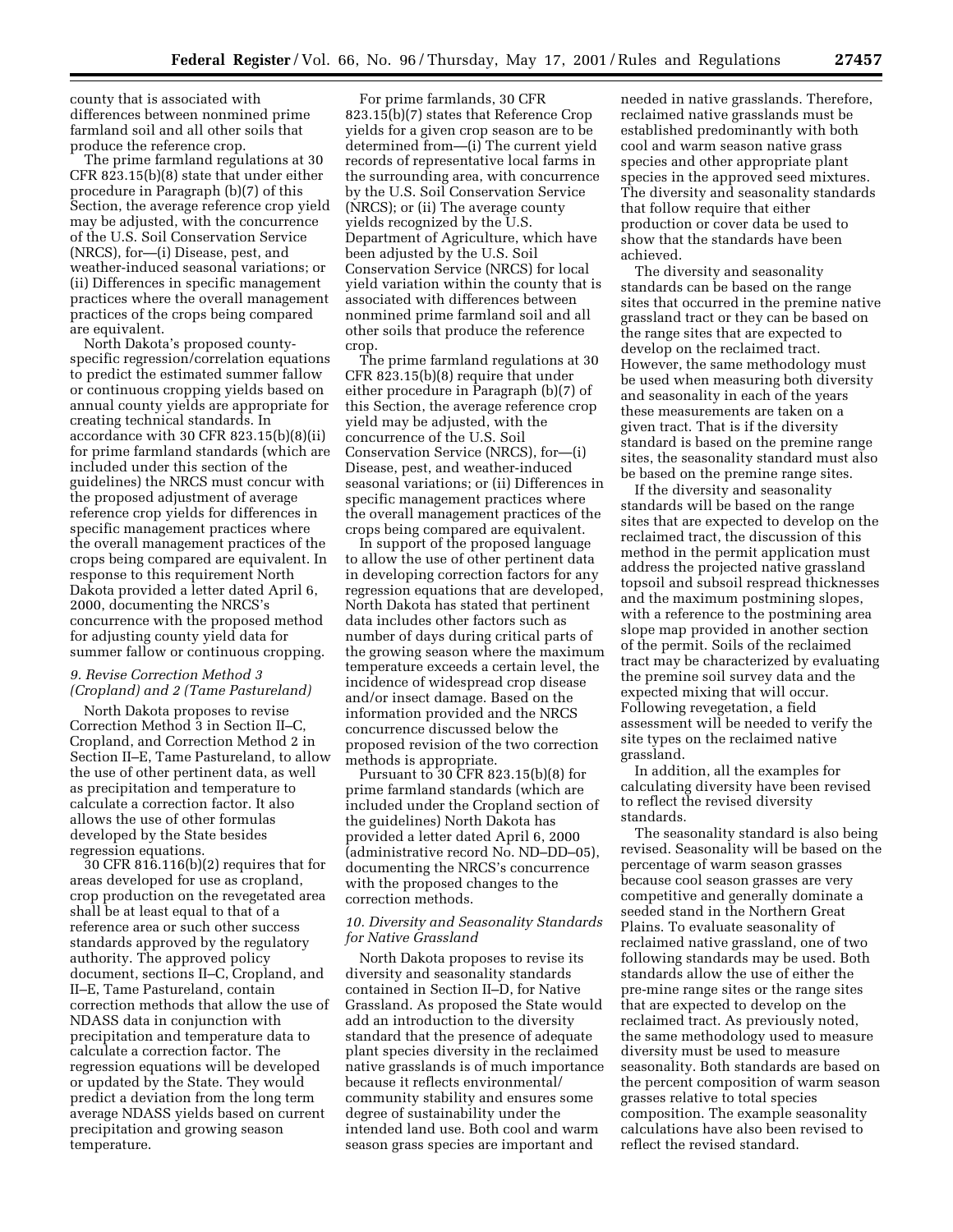The Federal regulations at 30 CFR 816.111(a)(1) require that the permittee shall establish on regraded areas and on all other disturbed areas except water areas and surface areas of roads that are approved as part of the postmining land use, a vegetative cover that is in accordance with the approved permit and reclamation plan and that is diverse, effective, and permanent. 30 CFR 816.111(b)(2) requires that the reestablished plant species shall have the same seasonal characteristics of growth as the original vegetation. Beyond this language no specific success standards are provided for diversity or seasonality. This is left to the discretion of the regulatory authority. North Dakota's proposed diversity and seasonality standards are consistent with the Federal regulations and are no less effective.

## **IV. Summary and Disposition of Comments**

#### *Public Comments*

We asked for public comments on the amendment (administrative record No. ND–DD–03), but did not receive any.

#### *Federal Agency Comments*

Under 30 CFR 732.17(h)(11)(i), we requested on March 30, 2000, comments on the amendment from various Federal agencies with an actual or potential interest in the North Dakota program (administrative record No. ND–DD–03).

Thomas E. Jewett, State Conservationist for the U.S. Department of Agriculture's Natural Resources Conservation Service (NRCS), in addition to stating in his April 6, 2000 letter to North Dakota Reclamation Division Director James R. Deutsch, that ''We concur with all proposed changes. \*\*\*'' further commented on recent changes to NRCS cropland productivity indexes that are used in North Dakota's revegetation document. In an April 11, 2000 letter to OSM Casper Field Office Director, Guy Padgett, North Dakota Reclamation Division Director James R. Deutsch stated, ''Please be advised we plan to incorporate the updated indexes into the document the next time some changes are made.''

State Conservationist Thomas E. Jewett, further responded with a May 2, 2000 letter (administrative record No. ND–DD–06) to OSM Casper Field Office Director, Guy Padgett, thatNRCS is in the process of developing Ecological Site Descriptions to replace Range Site Descriptions. It also questioned what reference sites might be used if soil chemistry or other critical soil parameters were sufficiently altered on reclaimed areas.

NRCS also raised the possibility that a native grassland reference area may be located on rangeland that is in poor condition. In addition, that NRCS references should be made to specific parts of the Field Office Technical Guide. Finally, that vegetation document text references should be to the current name of the agency, the Natural Resources Conservation Service, and not to its former name, the Soil Conservation Service.

In his June 23, 2000 response (administrative record No. ND–DD–07) to Mr. Jewett's May 2, 2000 letter, the director of the Reclamation Division of the North Dakota Public Service Commission, James R. Deutsch, stated that: (1) He was aware that Ecological Site Descriptions will be replacing Range Site Descriptions but that it would be several years at which time he would decide if it is necessary to revise the revegetation document accordingly; (2) that a reference area and a reclaimed tract must receive management that is equivalent in effect during the revegetation responsibility period; and (3) that North Dakota will review the bibliography and references for possible changes with the next revision to the revegetation document.

OSM concurs with Mr. Deutsch's response to Mr. Jewett's concerns.

## *Environmental Protection Agency (EPA) Concurrence and Comments*

Under 30 CFR 732.17(h)(11)(i), OSM requested comments on the amendment from EPA (administrative record No. ND–DD–03). EPA did not respond to our request.

# *State Historic Preservation Officer (SHPO) and the Advisory Council on Historic Preservation (ACHP)*

Under 30 CFR 732.17(h)(4), we are required to request comments from the SHPO and ACHP on amendments that may have an effect on historic properties. On March 30, 2000, we requested comments on North Dakota's amendment (administrative record No. XXIX), but neither responded to our request.

# **V. Director's Decision**

Based on the above findings, we approve the amendment sent to us by North Dakota, as revised on March 16, 2000.

We approve, as discussed in: finding No. 1, Minor Editorial changes, finding No. 2, concerning II–C, Cropland; finding No. 3, concerning II–C and II– E, Cropland and Tame Pastureland; and finding No. 4, concerning Native Grassland.

To implement this decision, we are amending the Federal regulations at 30 CFR part 934, which codify decisions concerning the North Dakota program. We are making his final rule effective immediately to expedite the State program amendment process and to encourage States to make their programs conform with the Federal standards. SMCRA requires consistency of State and Federal standards.

# **VI. Procedural Determinations**

#### *1. Executive Order 12866*

This rule is exempted from review by the Office of Management and Budget (OMB) under Executive Order 12866 (Regulatory Planning and Review).

## *2. Executive Order 12988*

The Department of the Interior has conducted the reviews required by section 3 of Executive Order 12988 (Civil Justice Reform) and has determined that this rule meets the applicable standards of subsections (a) and (b) of that section. However, these standards are not applicable to the actual language of State regulatory programs and program amendments since each such program is drafted and promulgated by a specific State, not by OSM. Under sections 503 and 505 of SMCRA (30 U.S.C. 1253 and 1255) and the Federal regulations at 30 CFR 730.11, 732.15, and 732.17(h)(10), decisions on proposed State regulatory programs and program amendments submitted by the States must be based solely on a determination of whether the submittal is consistent with SMCRA and its implementing Federal regulations and whether the other requirements of 30 CFR parts 730, 731, and 732 have been met.

## *3. National Environmental Policy Act*

This rule doe not require an environmental impact statement because section 702(d) of SMCRA (30 U.S.C. 1292(d)) provides that agency decisions on proposed State regulatory program provisions do not constitute major Federal actions within the meaning of section 102(2)(C) of the National Environmental Policy Act (42 U.S.C. 4332(2)(C)).

#### *4. Paperwork Reduction Act*

This rule does not contain information collection requirements that require approval by OMB under the Paperwork Reduction Act (44 U.S.C. 3507 *et seq.*).

# *5. Regulatory Flexibility Act*

The Department of the Interior has determined that this rule will not have a significant economic impact on a